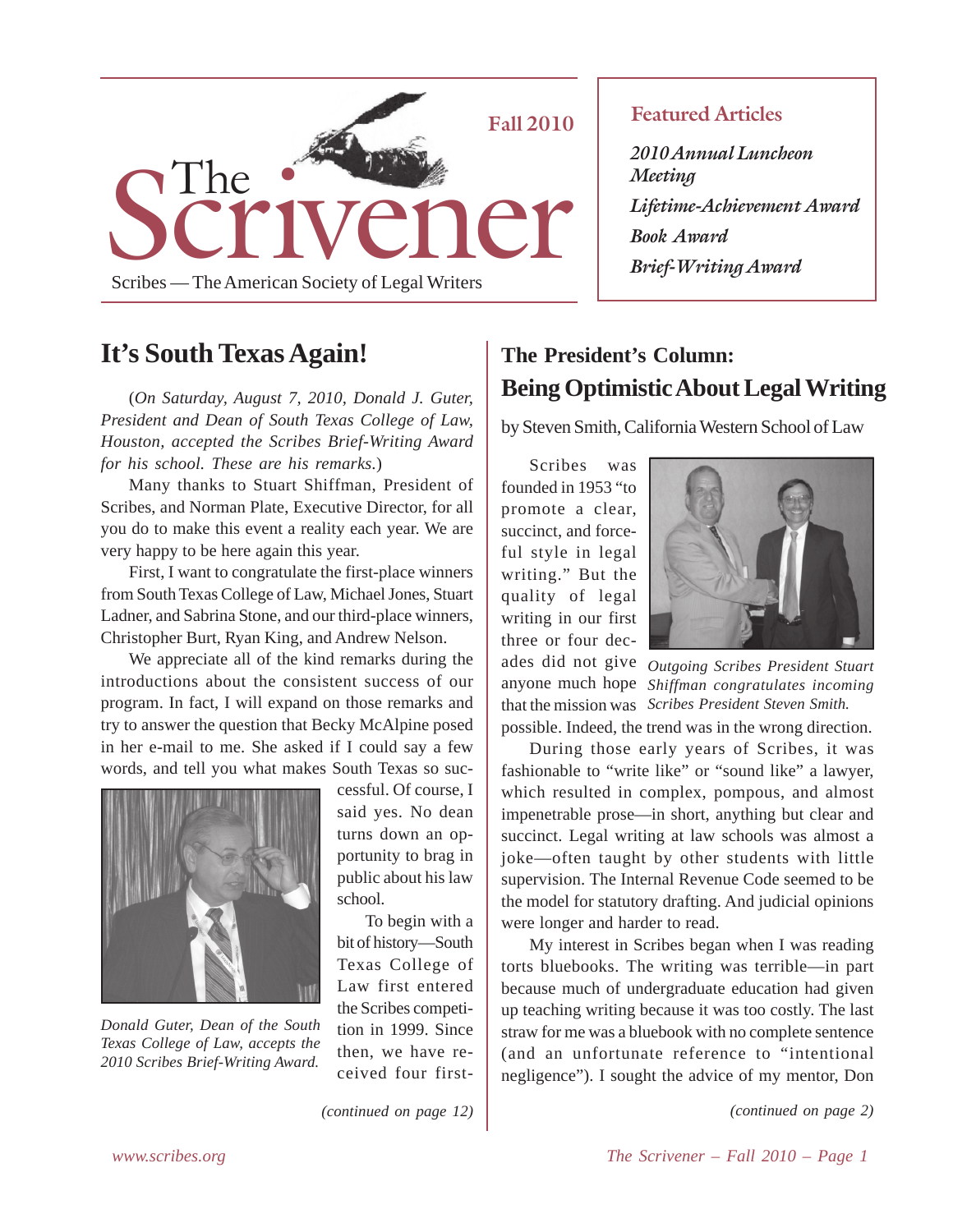### *(*The President's Column *continued from page 1)*

Shapiro. As it turned out, he had recently been president of Scribes. Don said that there was a movement afoot, including Scribes, to do something about the state of legal writing. He was right.

Why be optimistic now? First, the attention to legal writing has increased significantly and created an atmosphere conducive to improvement. (The cynic may say that, given the quality of writing I have just described, very little improvement would be needed to produce the optimist I am now.) I have recently completed a book project that required me to read cases and law-review articles from the last sixty years or so. At the state level, the typical opinion is clearer and more readable now than it was twenty years ago. And the same is true for law-review articles. My informal survey of statutes, though, did not show the same upward trend in quality.

Members of Scribes, and their friends, have aided this attention to good legal writing by publishing excellent guides to improving writing. Bryan Garner (and his coauthor, Justice Scalia), Richard Wydick, Darby Dickerson, and Joe Kimble are just a few recent examples of the *many* who should receive credit. In short, these guides reflect the best of our profession the wisdom of Supreme Court justices, attorneys, and law professors.

Second, the quality of writing instruction in law school has never been as good or as resource-rich. Almost every law school has a cadre of wonderful, fulltime legal-writing faculty. At California Western, I see our legal-writing faculty devoting countless hours to oneon-one instruction with students—in the library, in their offices, in the courtyard—helping students improve their legal writing. These are the drill sergeants and heroes in the battle to improve legal writing. And beyond two or three semesters of basic legal writing, law schools now commonly require scholarly writing and drafting from upper-division students.

Third, the competitions in which students compete to produce the best legal writing are also a part of the progress. Law students are competitive, so they work harder to win a competition than they might for a class. This work is usually done in close cooperation with a lawyer or faculty member, and it means a lifetime of better writing. The competitions that Scribes sponsors are also cause for optimism. I wish every judge and lawyer could see the truly extraordinary work that students are doing—in brief and law-review writing.

So I have every reason to be optimistic and believe that the next generation of legal writers will be better prepared for, and pay more attention to, good writing. This is not to say, however, that we have reached writing nirvana. (I am optimistic, not delusional.) Legal writing is more often proficient and unobjectionable, but it is not yet "clear, succinct, and forceful." We have a way to go, particularly in legislative drafting. The new legalwriting professionals in law schools are thinking, writing, and publishing about better ways to approach legal writing. The *Scribes Journal* has been an important voice for better writing. The next few decades are likely to see great progress in improving legal writing.

And Scribes has been a part of the progress. Scribes has been fortunate to have the leadership of Stuart Shiffman as president for the last three years, and Otto Stockmeyer as president before that. Under their leadership, Scribes has expanded its membership considerably and promoted legal writing in cooperation with other groups, including the ABA and AALS. Programs cosponsored with the New York City Bar Association and with the Illinois Bar Association and Illinois Judges Association focused on Lincoln the writer. Each year, in conjunction with the spring board meeting, Scribes has presented a program on legal writing for law students and practitioners. They've heard nationally renowned good-writing advocates—such as Darby Dickerson, Bryan Garner, Joe Kimble, and Richard Wydick—tutor them in legal writing. Although Otto's term on the Scribes board is expiring, Stuart will remain on the board as immediate past president, fortunately for us.

This is an important and interesting time to be working on legal writing. As the new president of Scribes, I welcome suggestions about how we can work with colleagues to "promote a clear, succinct, and forceful style in legal writing."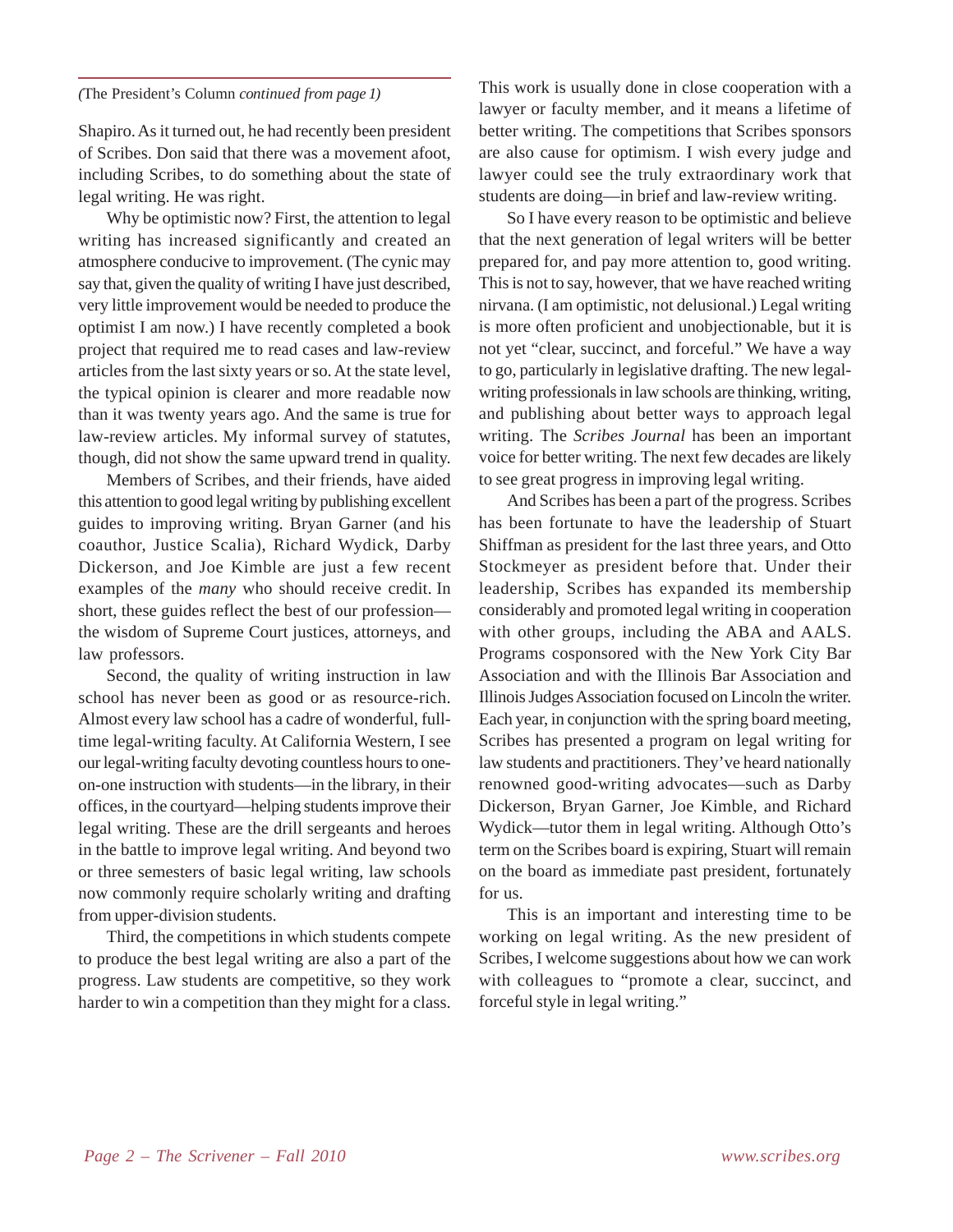# **2010 Annual Meeting**



*2010 Lifetime-Achievement Award winner Richard Wydick signs copies of his books.*



*2010 Scribes Book-Award winner John Temple, author of* The Last Lawyer: The Fight to Save Death Row Inmates*.*



*Brief-Writing Award winner Stuart Ladner accepts the 2010 Scribes Brief-Writing Award on behalf of his team.*



*Richard C. Wydick and his family.*



*A collage of the book covers from the various editions of* Plain English for Lawyers *by Richard Wydick.*

## **Help Scribes Grow**

Would you be willing to help promote Scribes? Do you have friends or colleagues who might like to join? Will you be speaking at or attending any program involving legal writing or legal language? We would be happy to send you some of the attractive Scribes brochures to distribute. Just send an e-mail to our executive director, Norman E. Plate: platen@cooley. edu.

## **In This Issue**

| It's South Texas Again! 1    |
|------------------------------|
| The President's Column:      |
| Being Optimistic About       |
|                              |
| Scribes 2010 Annual Luncheon |
| Meeting Keynote Address  4   |
|                              |
| Lifetime-Achievement Award   |
|                              |
| The Last Lawyer by           |
| John Temple Wins Scribes     |
|                              |
|                              |
| <b>Team from South Texas</b> |
| Wins Scribes Brief-Writing   |
| 10                           |
| Member News<br>11            |
| 2009-2010 Committees<br>11   |
| Institutional Members<br>13  |
| Scribes Board Members<br>14  |
| Membership Application<br>15 |

## **Submit Your Articles**

Please send items for upcoming issues of *The Scrivener* (electronically) to the e-mail address shown below.

## *Deadlines*

| Winter | January 15 |
|--------|------------|
| Spring | March 15   |
| Summer | June 15    |

Jane Siegel

Thomas M. Cooley Law School 111 Commerce Avenue, S.W. Grand Rapids, Michigan 49503 siegelj@cooley.edu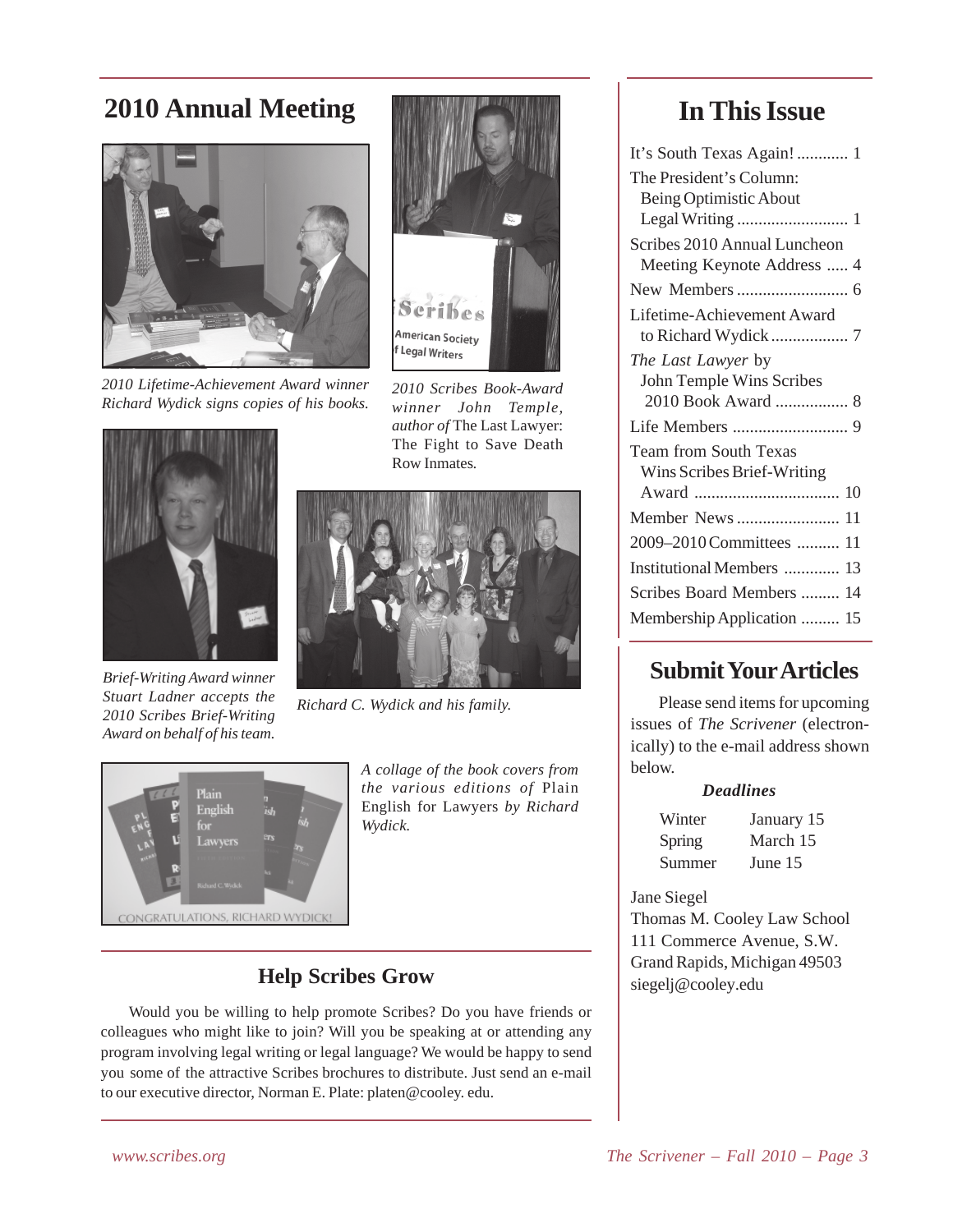# **Scribes 2010 Annual Luncheon Meeting Keynote Address**

by Pamela S. Karlan, Professor of Law, Stanford University Law School

Elvis Costello is famously supposed to have said that writing about music is like dancing about architecture. It makes me wonder what talking about writing is like—eating about parasailing, perhaps? One thing I do know, and have learned again and again over the past half-dozen years with the Supreme Court Clinic, is that you can't teach writing by talking about it. Or at least not *only* by talking about it.

Some of the hardest things to get through to students are the ways in which talking and writing are the same and the ways in which they are different. Things that work orally often fall flat on the page. When you're talking to someone, you usually can gauge your listener's level of comprehension or agreement and adjust your presentation accordingly. Not so in writing, where you have to guess and thus have a greater risk of not noticing when you've lost your listener. This is why I generally make students come by the office to ask questions rather than doing it by e-mail. I mean, otherwise, how am I to answer the question, "Can you explain qualified immunity"? Is the answer "Yes"? Or, "Apparently not, if



*Executive Director Norm Plate introduces the keynote speaker, Professor Pamela S. Karlan from Stanford Law School.*

you're asking me this question"? Do I have to start with first principles, or is this a student asking about subtleties?

At the same time, while writing is generally a more formal medium than speech, formality is not a synonym for pomposity or verbosity or turgidity. No one would ever *say* "Petitioner

respectfully prays," unless, perhaps, she were talking about a Religious Land Use and Institutionalized Persons Act case and describing her client's daily invocations of divine assistance. I've actually never *heard* the word "hereinafter" used out loud. So why do I assume that it's not pronounced her-einafter?



*Keynote speaker Professor Pamela S. Karlan from Stanford Law School.*

My favorite ex-

ample of writing run amok involves the McKinney's form book for New York lawyers. The book gives examples of letters to the court with the closing, "Yours, etc." The writer is *supposed* to use this as a springboard for phrases like "Yours truly"—whatever that means—but a shocking number of letters I've seen actually use the phrase "Yours, etc." Why does this happen? Because somehow people let their hands move ahead of their brains. Justice Kennedy has a very odd sentence in his opinion for the Court in *Ashcroft v. Free Speech Coalition*—"The right to think is the beginning of freedom, and speech must be protected from the government because speech is the beginning of thought." I should hope not. But if people should think before they speak, they certainly should continue thinking once they start writing. Too often, folks go on autopilot or cut and paste.

I've been asked to talk to you a little today about how we try to teach legal writing in the Supreme Court Litigation Clinic that I codirect at Stanford. The answer is largely that we teach by doing. This year marks the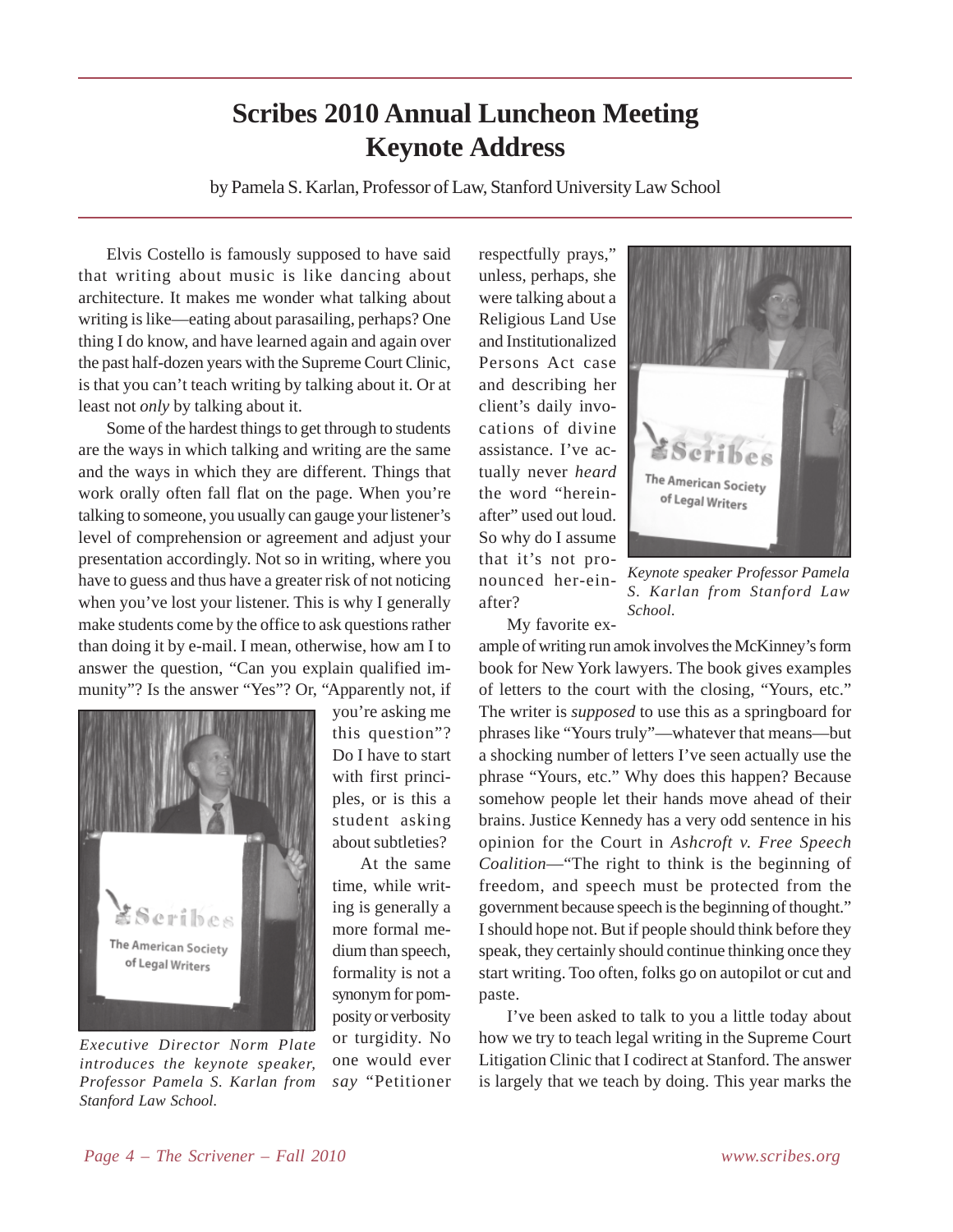eightieth anniversary of the publication of Karl Llewellyn's *The Bramble Bush*, which remains some of the best advice ever given to law students. Llewellyn spent a fair amount of time describing how to read and think about "cases"—then, as now, largely appellate opinions. But ultimately he exhorted students to

[p]ickle yourself in law—it is your only hope. And to do this you need more than your classes and your case-books and yourselves. You need your fellows. . . . In group work lies the deepening of thought. In group work lie ideas, cross-lights; dispute, and practice in dispute; cooperative thinking and practice in consultation; spur for the weary, pleasure for the strong.

That process of pickling through group work is how we aim to teach writing.

I thought I would spend a few minutes talking about the nature of the clinic and then walk you through the writing in a typical case. Our clinic litigates real cases, on behalf of real clients, before the Supreme Court of

the United States. Over the past half-dozen terms, we've had as many merits cases before the Court as any firm in the country. Some of them are cases ripped from the headlines: for example, the case in which the Supreme Court held that the Eighth Amendment forbids capital

punishment in cases involving the rape of a child. Some of them are cases that involve abstruse provisions of federal law: for example, whether section  $522(d)(10)(E)$ of the Bankruptcy Code, which provides, among other things, for debtors to retain their right to payments under "a stock bonus, pension, profit sharing, annuity, or similar plan or contract," protects individual retirement accounts. But all of them are cases involving unsettled legal questions. All of them have high stakes for future cases.

So isn't this an odd arena for clinical education of second- and third-year law students? In some ways, it is, but in others, it isn't. Oddly enough, given how the first year or two of their legal educations are run, our students may have better intuitions about the Supreme Court, whose opinions they have pored over, than about the landlord-tenant tribunals or administrative-law

hearings or informal negotiations with opposing counsel that have long formed the backbone of clinical education.

Moreover, Supreme Court litigation presents a number of great opportunities for bringing the skill students have developed in doctrinal analysis to bear on developing the skills that make great lawyers. While Supreme Court litigation shares many characteristics with other appellate litigation, it also involves a distinctive type of lawyering. In particular, the certiorari process involves a style of argument that centers not primarily on the correctness of the decision below, but on whether the case raises important legal questions and provides an appropriate vehicle for resolving them. As a descriptive matter, the former question usually involves the presence, depth and breadth, and intractability of a circuit split. So students in a Supreme Court Clinic gain a special kind of experience in how to shape legal issues.

Second, at the merits stage, Supreme Court cases are seldom squarely controlled by precedent. So students must learn not only to litigate cases in which there are

**"[Y]ou can't teach writing by talking about it. Or at least not** *only* **by talking** about it.<sup>"</sup>

strong legal positions on both sides. They must also learn to interweave textual, structural, policy, and prudential arguments. Moreover, because most Supreme Court cases have implications for a broad category of litigants, Supreme Court practice often involves amicus briefs

as well as briefs for the parties. Students can learn about a variety of issues from representing amici and parties: how to work collaboratively with lawyers representing different perspectives, how to resolve conflicts among perspectives, and the special roles amici can play in providing the Court, or individual Justices, with alternative reasons for ruling one way.

Those of you who teach clinically know one thing: it's devilishly hard to do well because it's so much easier to do the work than to teach others how to do it. In our clinic, we struggle, usually successfully, I hope, to make our students be the lawyers. They work on everything in teams, usually of three students. The teams are largely opaque to the supervising instructor: we rarely meet with only a single team member on the substance of a brief; we expect the students to assign the work among

*(continued on page 6)*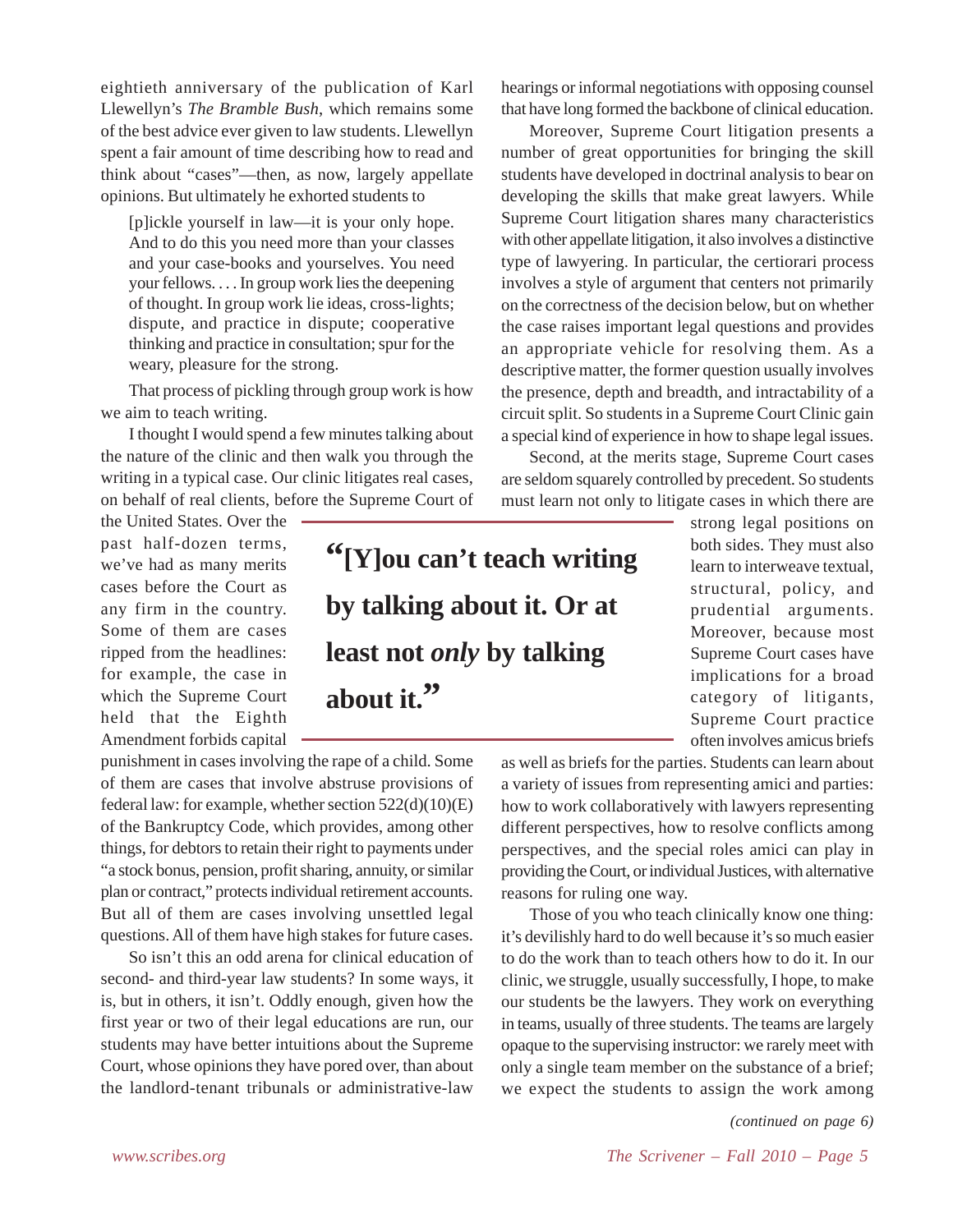### *(*Keynote Address *continued from page 5)*

themselves; and we expect them to have edited the work among themselves multiple times before we first see it. Our goal is not only to produce first-rate legal work, but also, in the words of my longtime voting-rights colleague Bill Quigley, to teach them to "learn[ ] how to learn from experience."

So when a project comes through the door, the students on the team meet intensively with the supervising instructor. They draw up a schedule that assumes that there must be a nearly complete draft of the work—a cert. petition, a merits brief, or the like at least a fortnight before the filing date. They work backwards from there to figure out when they need an outline, preliminary drafts, and the like. The team will produce a detailed outline, and almost always that outline requires substantial reorganization. One trick I've learned, inspired by advice from the great baseball statistics guru Bill James, who once remarked that walking a golf course from end to beginning gives you a really useful perspective*,* is that students tend to write inductively, building up to a conclusion. Getting them to see that a brief should not have an "Aha!" moment is one of the services we perform.

After the team has an outline, we often workshop the brief to the entire Supreme Court Clinic, which consists of three to four other teams and four other instructors. The workshop will identify a particular problem, often one of framing or exposition, for which the team seeks advice. It's impressive how often another student's fresh eyes can make a difference.

Then the team drafts. Once the team members have a draft, the instructor reads it intensively. Almost always, there's another round of what we might call gross anatomy—rearranging the skeleton. Then, the team and the instructor will sit down for a line edit. I like to do these on a big screen, with the entire team there and a student in control of the pen. It sometimes takes 12 hours, but it's the best time of the course. We hash through the brief, sentence by sentence. We may end up doing this two or three times. There are many of our briefs where the file extensions will be ".draft 23" or ".version 15." But we try to turn everything around within a day.

If we've got the time, and a problem, we may do a second workshop. For many of our cases where local counsel have remained actively involved, they will participate by phone, by e-mail, and sometimes in person in meetings with the team.

Finally, it's time for the production work. The team cite-checks, proofreads, proofreads again, pdf's the document, proofreads, proofreads again, and we send the brief to the printer. At the next clinic meeting, the team will reflect for the group on its experience. And then we start all over again.

So what have I learned about legal writing from this process? First, there are a couple of technical hints: take the last sentence of a section and move it to the beginning; that often helps. Do all the drafts, from the beginning, in the format the final product will use: this will give you a better sense than 12-point, double-spaced type on 8½ x 11 paper can whether your sentences are too long. Quote good language whenever you can, and rewrite sentences to avoid ellipses, which may make you look shifty.

But the bigger point is that there is simply no substitute for time and eyes. Editing improves everything. Talking about writing is *not* like dancing about architecture. Being open to criticism makes anyone's writing better. And reread George Orwell's Politics and the English Language every now and again to remind yourself of what's at stake.

Thank you.

## **New Members**

Sylvia Bacon (Washington, D.C.) Bethany K. Dumas (Knoxville, Tennessee) Bryan G. Hale (Birmingham, Alabama) Courtenay W. Hall (Ballston, New York) Marjorie K. Nanian (Novi, Michigan) Elan S. Nichols (East Lansing, Michigan)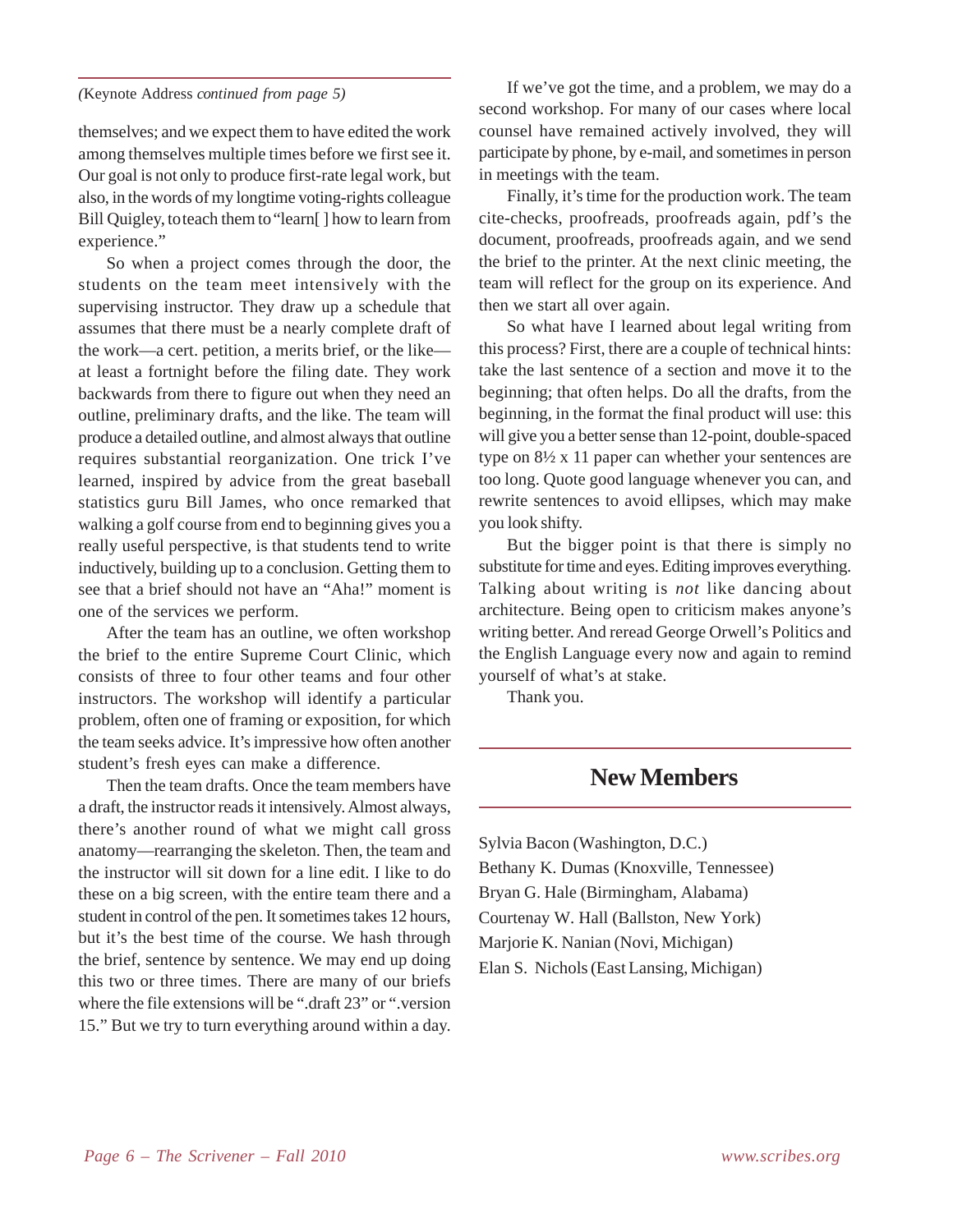# **Lifetime-Achievement Award to Richard Wydick**

(*Scribes presented a Lifetime-Achievement Award to Richard Wydick at its annual luncheon meeting last September. Professor Joseph Kimble prepared these remarks and delivered them via DVD.*)

I'm recovering from pneumonia and can't be there today, and I'm so sorry—because Dick Wydick is not just my friend but a mentor to me and a formative influence, as he has been to so many others.

I understand that his granddaughters are in the audience, and I want to say something to them. Girls, Katie and Allie, are you listening? Your grandfather is what you would call a superhero. And you can believe it.

Today, Scribes is honoring Professor Wydick—of course, we call him Dick—with our Lifetime-Achievement Award. Our last two awards have gone to Justice Antonin Scalia and Justice Ruth Bader Ginsburg, so you can see the regard we have for this award.

In 1979, there appeared the first edition of a slim book—93 pages—called *Plain English for Lawyers*. Of course, Dick was not the first person to criticize legal writing; that has been going on for centuries. But the fresh tone, the lively style, the good advice, and very compactness of this book made it work—and stick.

After centuries of criticism, Dick Wydick's book finally started to break the cycle of bad legal writing.

Who can forget his opening words:

We lawyers do not write plain English. We use eight words to say what could be said in two. We use archaic phrases to express commonplace ideas. Seeking to be precise, we become redundant. Seeking to be cautious, we become verbose. Our sentences twist on, phrase within clause within clause, glazing the eyes and numbing the minds of our readers.

And he then went on to boldly tell us—and show us how—to:

- omit surplus words
- use strong verbs, not noun forms
- prefer the active voice
- use short sentences, on average
- arrange words with care
- choose familiar, concrete words and cut out the silly lawyerisms
- avoid various language quirks, like cosmic detachment and sexist language

You may think this is pretty familiar advice, and now it is—because Dick Wydick, as much as anyone else, made it familiar.

*Plain English for Lawyers* is now in its fifth edition. It's still a slim book, at 128 pages. There are 800,000 copies in print—incredible for any law book, let alone a book on legal writing. (I'm sure that several thousand of them have been sold at Thomas Cooley Law School alone.)

We're midway through two generations of lawyers and law students who have been guided and changed by *Plain English for Lawyers*. No other book on legal writing can make a claim like that. It stands alone.

The words on our award say it all:

We present this Lifetime-Achievement Award to Professor Richard C. Wydick for his profound influence in promoting plain English for lawyers.

Thank you, Dick, on behalf of our entire profession.



*Scribes President Stuart Shiffman presents the Scribes 2010 Lifetime-Achievement Award to Richard C. Wydick.*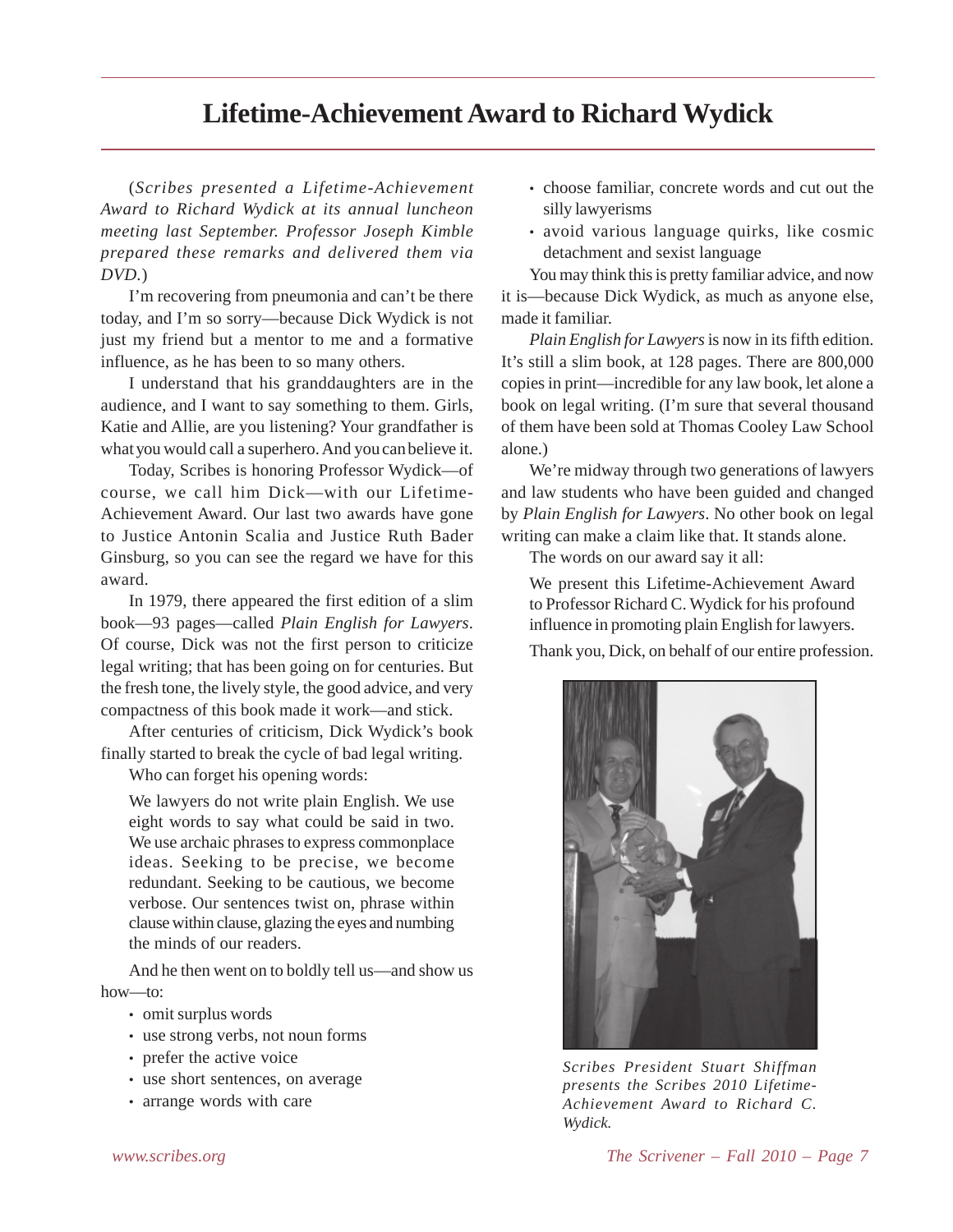# *The Last Lawyer* **by John Temple Wins Scribes 2010 Book Award**

(*Author John Temple gave these remarks when he accepted the Scribes 2010 Book Award at the annual luncheon.*)

When I received the e-mail from Professor Norm Plate informing me that my book had won the Scribes Book Award, I was very surprised and gratified, of course. Then, when I looked at the past recipients, I was even more pleased. One of those books, *A Civil Action*, by Jonathan Harr, won in 1996. When I set out to write *The Last Lawyer*, I used *A Civil Action* as a model in many ways. I reread the book for inspiration and ideas several times during the five years I spent researching and writing *The Last Lawyer*. Like Jonathan Harr, I wanted to tell the story of a long and winding piece of litigation—in his case, an environmental lawsuit, and in my case, a capital postconviction case. And I wanted to tell the story, not from the perspective of the victims or the defendant or the public, but through the eyes of the lawyer. And then, like *A Civil Action*, I wanted my book to be turned into a major Hollywood motion picture starring John Travolta. But two out of three isn't bad.

Eight or nine years ago, when I was immersed in writing my first book, the seeds of *The Last Lawyer* were planted in my mind when I read a little news brief. I didn't keep the clipping, unfortunately, but it was just a paragraph or two about a death-row inmate in Texas who had an execution date coming up. What caught my eye was that a team of lawyers were flying into Texas



*Book-Award-Committee Chair Michael B. Hyman presents the 2010 Scribes Book Award to John Temple.*

to take on the case. And I thought (as I do a couple times a week), wow, what a story that would be—to tell a story, not about a death-row inmate, but about the lawyers who defend him. What would it be like to take on a case when the stakes are so high, when, if you lose, your client will be killed? What would it be like to defend a client who has killed other people? And what would it be like to defend a client who didn't receive a fair shake at trial—or even who might be innocent?

The idea stuck with me. So when I finished my first book and was casting about for another topic to write about, I began reading books about capital punishment. There are many books on this topic, but I couldn't find one that did what I wanted to do. So I became more and more interested. I won't go through exactly what led me to North Carolina and the Center for Death Penalty Litigation. But in 2004, I contacted Ken Rose, who was the executive director of the CDPL. The CDPL is a nonprofit law firm in Durham of about a dozen lawyers who exclusively defend death-row inmates. I did not originally plan to write about Ken Rose—I figured he would be someone who could guide me into this world and help me find a case and a lawyer or lawyers to write about. He reacted positively to my idea and I traveled to Durham for several days that spring.

I interviewed lots of lawyers during that first trip, and none seemed quite right. Either they weren't interested or they were outright fearful about having me write a book about a case of theirs. Or they were interested, but they weren't currently working on a case that had the right scope for a book project. Ken was my guide during this process, and as the days passed, I found myself more and more interested in him.

Not that he seemed like the ideal subject for my book, either. While he had a prodigious mind for the law, he had a bad memory for the kinds of details a writer needs to know to recreate events from years ago. He was not a charismatic trial lawyer, not a storyteller with a big courtroom personality. Coworkers sometimes found him aloof and difficult to work with. And as his wife told me during that first visit: "Ken's a tough nut to crack."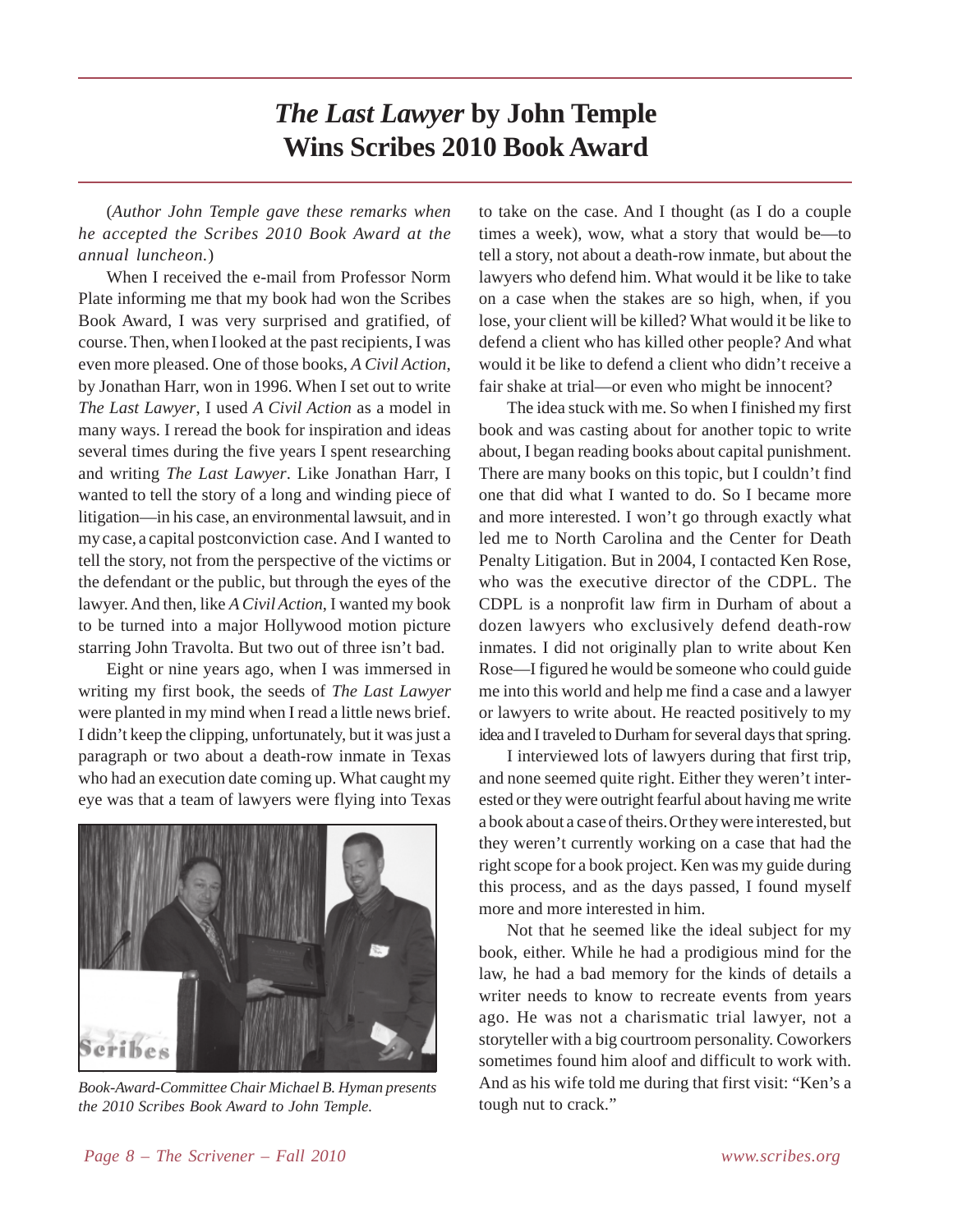But there was a genuine and honorable quality about him that I was drawn to. He was passionate about his cases and angry about the injustices he'd seen. He embraced the role of advocating for the lowest of the low, the person who had been rejected by society for good reason. No matter what his clients had done, he believed they had value. And he'd simply been doing the work longer than almost anybody else. Over time, I realized that very few people continued to do this work, full-time, for decades, the way Ken Rose had. He'd done essentially nothing else since the early 1980s.

And he seemed genuinely interested in the book idea. Not because he wanted to be in it. He did not enjoy being in the spotlight, especially on a personal level. That made him extremely uncomfortable. But he understood what I wanted to do—to write an honest book about what it was like to defend death-row inmates. And he supported it, despite his personal discomfort, because he felt that if he could just show people what he was seeing every day, their feelings about capital punishment would have to change.

So I became more and more interested in Ken over the course of that first visit to Durham. And finally, after

we'd spent a couple of days together, I was excited to hear him say, "You know, *I* have this interesting case, a client named Bo Jones." I said, "Tell me about it."

So that was the beginning of my education about the death penalty. I didn't write the book for ideological reasons, but because I thought Ken Rose was a story worth telling. It's the story of a good lawyer, a man who was willing to work against a system that had greater resources and popular support; a lawyer who was willing to take on a client who didn't trust or like him; and a lawyer who would then work for years to try to save the client's life, for little thanks or money.

So I'd like to thank the Scribes organization for this wonderful honor. I'd like to dedicate it to my wife, Hollee Temple, who is here today. Coincidentally, she is the director of legal writing and research at the College of Law at West Virginia University, so she has much more in common with all of you than I do. But she provided me with tremendous support and love throughout the years it took to research and write this book, and I wanted to let her know that. Thank you.

## **Life Members**

David Abney (Phoenix, Arizona) Glen-Peter Ahlers (Orlando, Florida) Frank L. Branson (Dallas, Texas) Lee C. Buchheit (New York, New York) Christopher Camardello (Minneapolis, Minnesota) Michael J. Collins (Dallas, Texas) Judge Deborah Cook (Akron, Ohio) Willard H. DaSilva (Garden City, New York) Jeffrey A. Dennis-Strathmeyer (Pleasant Hill, California) Kathryn Diaz (New York, New York) Anthony Gair (New York, New York) Bryan A. Garner (Dallas, Texas) Judge Lynn N. Hughes (Houston, Texas)

Judge Michael B. Hyman (Chicago, Illinois) Emil L. Iannelli (Southampton, Pennsylvania) Lynne P. Iannelli (Southampton, Pennsylvania) Joseph Kimble (Lansing, Michigan) J.D. Lee (Knoxville, Tennessee) Mark Levine (Denver, Colorado) Molly Lien (Traverse City, Michigan) Philip K. Lyon (Nashville, Tennessee) Robert N. Markle (Fairfax, Virginia) Bernard S. Meyer (deceased) (Mineola, New York) Steven F. Molo (New York, New York) Richard L. Neumeier (Boston, Massachusetts) Judge Mark P. Painter (Cincinnati, Ohio)

K. David Roberts (Oklahoma City, Oklahoma) J.G. "Jerry" Schulze (Little Rock, Arkansas) Keldon K. Scott (Lansing, Michigan) Alexander M. Selkirk (San Antonio, Florida) Gary D. Spivey (Albany, New York) Tina L. Stark (New York, New York) Paul R. Steadman (Chicago, Illinois) Thomas M. Steele (deceased) (Winston-Salem, North Carolina) Norman Otto Stockmeyer (Lansing, Michigan) Preston Torbert (Chicago, Illinois) Anthony Turley (Toledo, Ohio) Daniel Wallen (New York, New York)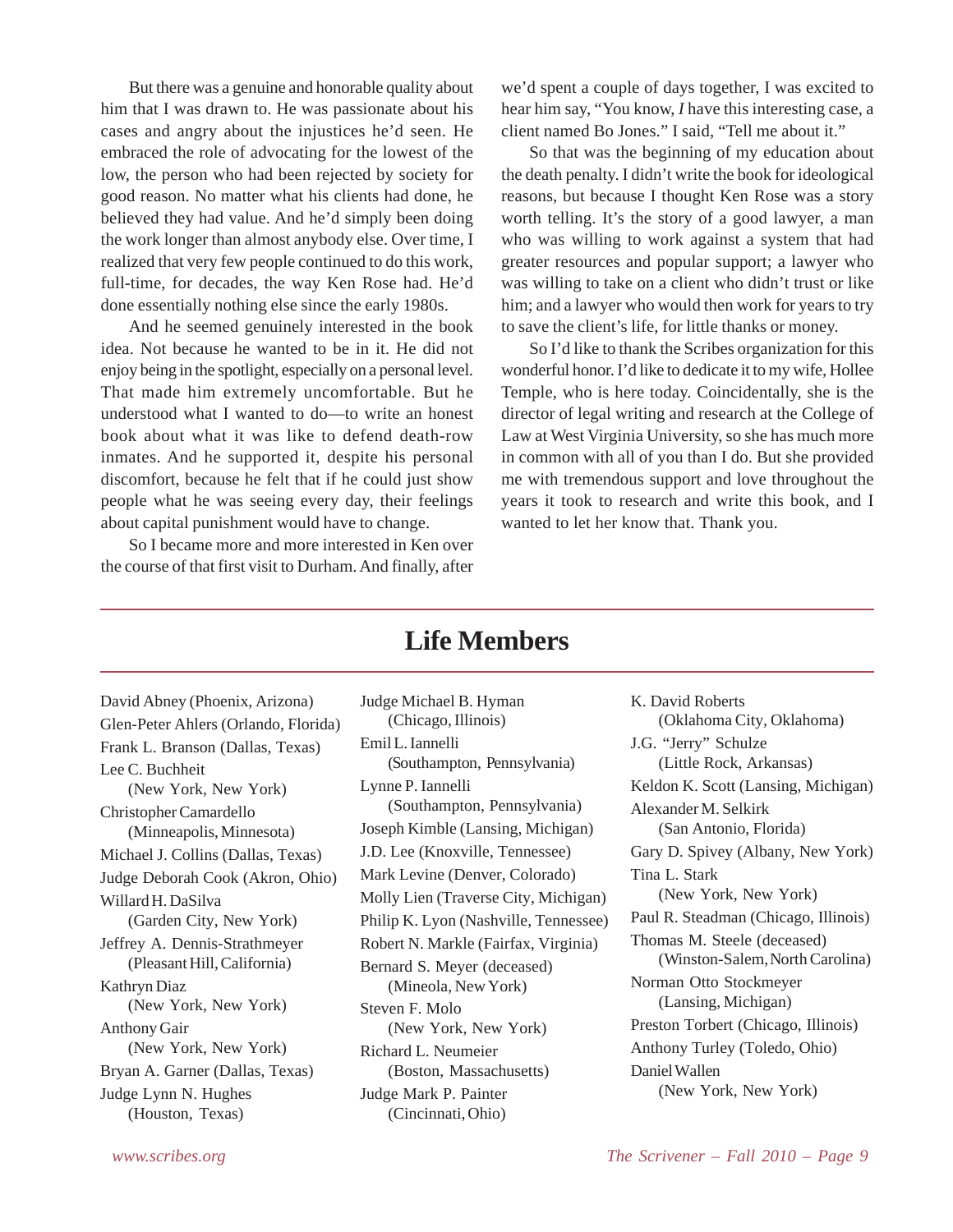# **Team from South Texas Wins Scribes Brief-Writing Award**

(*South Texas College of Law student Stuart Ladner accepted the award for his team. These are his acceptance remarks.*)

Thank you for this incredible award. We are truly honored. South Texas College of Law has long recognized that preparation for battle in the courtroom requires practical application as well as abstract theory. Our comprehensive Advocacy Program taught us to blend persuasion and logic as well as reason and passion. Michael Jones, Sabrina Stone, and I are the products of this wonderful tradition and are eternally grateful to have been a part of it.

Moot Court Competition in *Sabrina Stone, Stuart Ladner, and Michael Jones to the meeting.*Informational Technology and Privacy Law. The hypothetical problem involved a competitive diver who blamed his failure to make the Olympic team on a company taking pictures of his home from a public street. In an ironic twist that only law-school exams and moot-court problems can create, the company took the picture when the otherwise wholesome athlete was smoking an unknown substance from a Moroccan hookah—a situation similar to the public-relations incident that the swimmer Michael Phelps faced. When his dreams of Olympic fame fell apart, the publicly shamed athlete sued for what he would have earned in celebrity endorsements.

While the writing process always involves a struggle to make your point in a memorable way, one of our primary missions was to convey the idea that an Olympic hopeful had no legitimate business expectancy of endorsement contracts that were contingent on the results of a sporting event. Although this was primarily a policy argument, we wanted to use a story to make our point. Little was written on the subject. After hours



We won the Scribes Award for *Donald Guter, Dean of the South Texas College of Law (left), and Moot-Court Coach* our brief written at the International *Robert Galloway (right) accompanied 2010 Scribes Brief-Writing Award winners*

of computer searches, we decided to make our argument by citing to what we thought was a vivid and somewhat irreverent account of an Iowa lawsuit. In *Bain v.* Gillispie,<sup>1</sup> a novelty store in Iowa City specializing in University of Iowa sports memorabilia sued a referee for making a bad call in a collegiate basketball game between the Iowa Hawkeyes and the Purdue Boilermakers.2 In rejecting the claim, the court in Iowa reasoned:

Heaven knows what uncharted morass a court would find itself in if it were to hold that an athletic official subjects himself to liability every time he might make a questionable call. The possibilities are mind boggling. If there is a liability to a merchandiser like the Gillispies, why not to the thousands upon thousands of Iowa fans who bleed Hawkeye black and gold every time the whistle blows? It is bad enough when Iowa loses without transforming a loss into a litigation field day for "Monday Morning Quarterbacks."3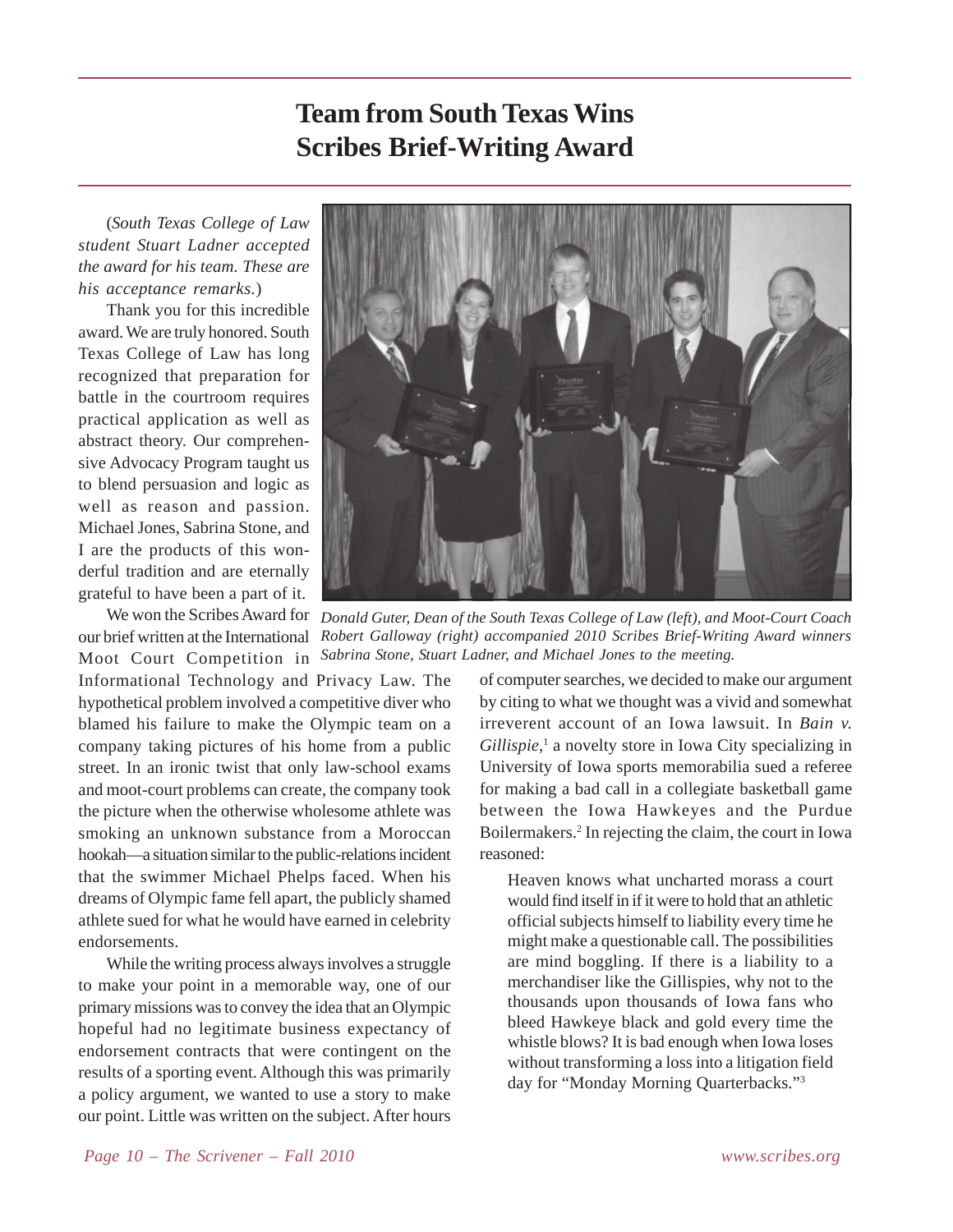We are certainly not ones to mourn an Iowa loss. Michael is an Arizona Wildcat. Sabrina is a Baylor Bear. I am a Texas A&M Aggie. Nonetheless, we used this passage because we thought it conveyed our point in an interesting way. At South Texas, we learned that good legal writing is not formulaic or tortured. It comes from using direct, concise policy arguments with vivid and memorable support. Michael, Sabrina, and I hoped this passage and the rest of our brief would resonate with the judges at John Marshall Law School's Privacy Law competition. We are so happy that it did. And, today, we are elated that our brief was memorable to the panel of judges choosing the Scribes Award as well.

## **Endnotes**

- <sup>1</sup> 357 N.W.2d 47 (Iowa Ct. App. 1984).
- *Id.* at 48.
- *Id.* at 49-50.

### **Annual Meeting**

Charles Dewey Cole (Cochair) dcole@nfam.com Stuart Shiffman (Cochair) msshiffman74@sbcglobal.net Glen-Peter Ahlers, James C. Parker, Hon. Lee Rosenthal, Otto Stockmeyer, and John Wierzbicki

#### **Book Award**

Hon. Michael Hyman (Chair) hymikeb@aol.com Beverly Ray Burlingame, Yoshinori H.T. Himel, Steve Sheppard, Stuart Shiffman, and Richard Wydick

### **Brief-Writing Award**

Hon. Kenneth Gartner (Chair) kgartner@tourolaw.edu Beth Cohen, Charles Dewey Cole, Stephen Fink, Michael Fried, Susan Joffe, Laurel Oates, Hon. Mark Painter, Hon. Lee Rosenthal, and Robert M. Shaughnessy

#### **Law-Review Award**

Richard Wydick (Chair) rcwydick@ucdavis.edu Glen-Peter Ahlers, Mary Bowman, Steven Feldman, and Richard Leiter

**2009–2010 Committees**

#### **Legal-Writing Programs**

Hon. Michael Hyman (Chair) hymikeb@aol.com Beverly Ray Burlingame, Darby Dickerson, and Joe Kimble

### **Lifetime-Achievement Award**

Bryan Garner (Chair) bglawprose@yahoo.com Hon. Mark Painter, Hon. Lee Rosenthal, Stuart Shiffman, and Richard Wydick

#### **Membership and Outreach**

Darby Dickerson (Chair) darby@law.stetson.edu Beverly Ray Burlingame, Bradley Clary, Hon. Michael Hyman, Joe Kimble, Hon. Mark Painter, Mary Massaron Ross, Steve Smith, Gary Spivey, and John Wierzbicki

## **Member News**

**Richard L. Neumeier**, a lifetime member of Scribes from Boston, Massachusetts, has been appointed an Advisor to the American Law Institute's Principles of the Law of Liability Insurance project.

Our congratulations to **Mary Massaron Ross**, who was selected by *Michigan Lawyers Weekly* as a 2010 Michigan "Super Lawyer." She is with Plunkett Cooney in Detroit, Michigan.

#### **Nominating**

Otto Stockmeyer (Chair) stockmen@cooley.edu Beverly Ray Burlingame, Bryan Garner, Joe Kimble, Stuart Shiffman, and Steve Smith

#### **Scribes Journal**

Joe Kimble (Chair) kimblej@cooley.edu Beverly Ray Burlingame, Bryan Garner, Wayne Schiess, and David W. Schultz

#### **Scrivener**

Jane Siegel (Chair) siegelj@cooley.edu Joe Kimble

#### **Website**

Christopher Wren (Chair) wrencg@doj.state.wi.us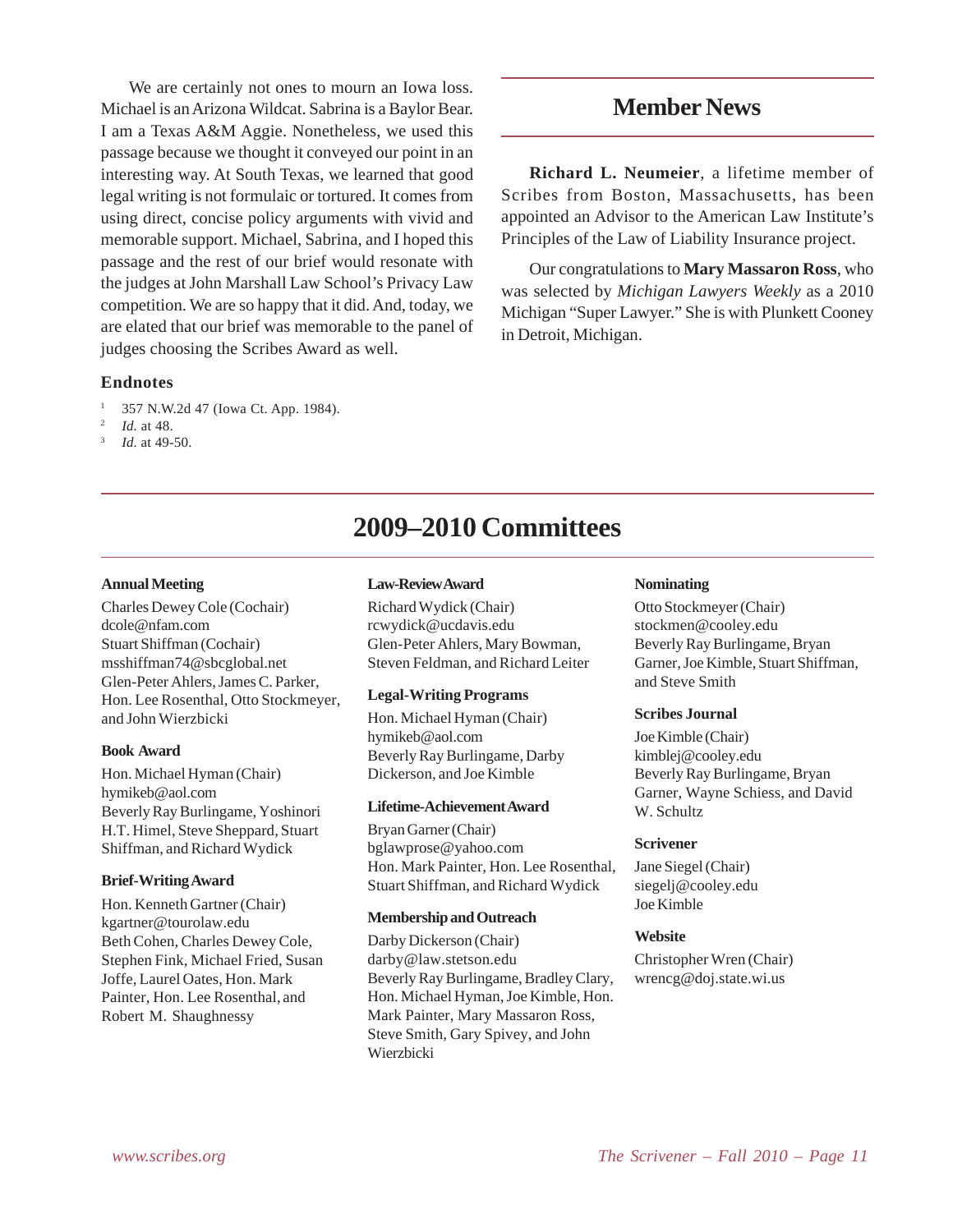## *(*It's South Texas Again! *continued from page 1)*

place Best-Brief Awards, five second-place runner-up awards, and five third-place honorable-mention awards. Last year, we were the first law school to receive both first- and second-place awards, and this year, we were the first law school to receive the first-place award two years in a row. Obviously, I can claim no personal credit for this unprecedented achievement; I began my tenure last year, only two weeks before the 2009 Scribes Annual Luncheon.

So how has South Texas College of Law achieved so much success—and so consistently—in such a short period of time? I attribute it to outstanding leadership at the program level, total commitment by the law school, and a positive synergy between the advocacy program and the legal research and writing program.

The leadership has been provided for years by our Vice President, Associate Dean, and Professor, Jerry Treece. Dean Treece has built and sustained the nation's best advocacy program, a program whose achievements and total number of victories—104 national championships—will be difficult for anyone to duplicate. I equate it with the legacies of Bobby Bowden at Florida State, Joe Paterno at Penn State, and Eddie Robinson at Grambling—combined! Dean Treece has been assisted in this effort by Distinguished Lecturer in Appellate Advocacy Robert Galloway, who is with us today. Rob does not like the spotlight, but it must shine on him as the "road coach" and chief administrator of our advocacy program.

Commitment is across the spectrum of South Texas students, staff, faculty, and alumni. Our students compete to be "on the team," but they willingly and enthusiastically take on supporting roles, whatever the outcome of that competition, and staff members serve alongside. Faculty and alumni generously give their time as mentors, judges, and coaches. All take pride in our law school and make a commitment to our programs.

Finally, the quality of our writing program at South Texas cannot be denied. We are one of the relatively few law schools that provide a tenure track for legal research and writing professors, thereby attracting the best in the field. These superstars work closely with the student advocates, honing their writing skills and making them practice-ready. Success in the Scribes competition is just one measure of their effectiveness.

Allow me to close, in the following two paragraphs, with the words of those who best understand the "secret" of the consistent success of South Texas College of Law—two of today's award recipients, Stuart Ladner and Michael Jones:

First and foremost would be the environment that the program has created. Due to the level of success and nationwide recognition our school has received, almost all of the students want to be a part of the program. I've always said to younger advocates looking for advice that "steel sharpens steel," and that the competition to get onto a successful team or to be known in the school as one of the top advocates pushes students early to constantly be improving their skills. While the program remains fiercely competitive internally, there is always an air of camaraderie among the advocates. Everyone pushes everyone to be better, but no one will try to advance their own agenda. It is, and always should be, about winning for the program and the school, not the individual.

—Stuart Ladner

I think the program's success boils down to the pride that the students who are part of it have for the program and for the school. What I've noticed from friends at other schools is that being a part of an advocacy program is a résumé booster, or an activity. At South Texas, it is much more than that for the students. The students are very proud of the school's past successes, and at least in my case, I wanted to do everything in my power to ensure that I did my part to add to the program's success.

## —Michael Jones

So there you have it: leadership, commitment, skill, pride, and selflessness. You can see from these quotations that our students have internalized the values and invested the time and hard work it takes to succeed.

As I said at the outset, we are proud to be here to represent South Texas College of Law. And we will continue to work very hard to be in this position again next summer.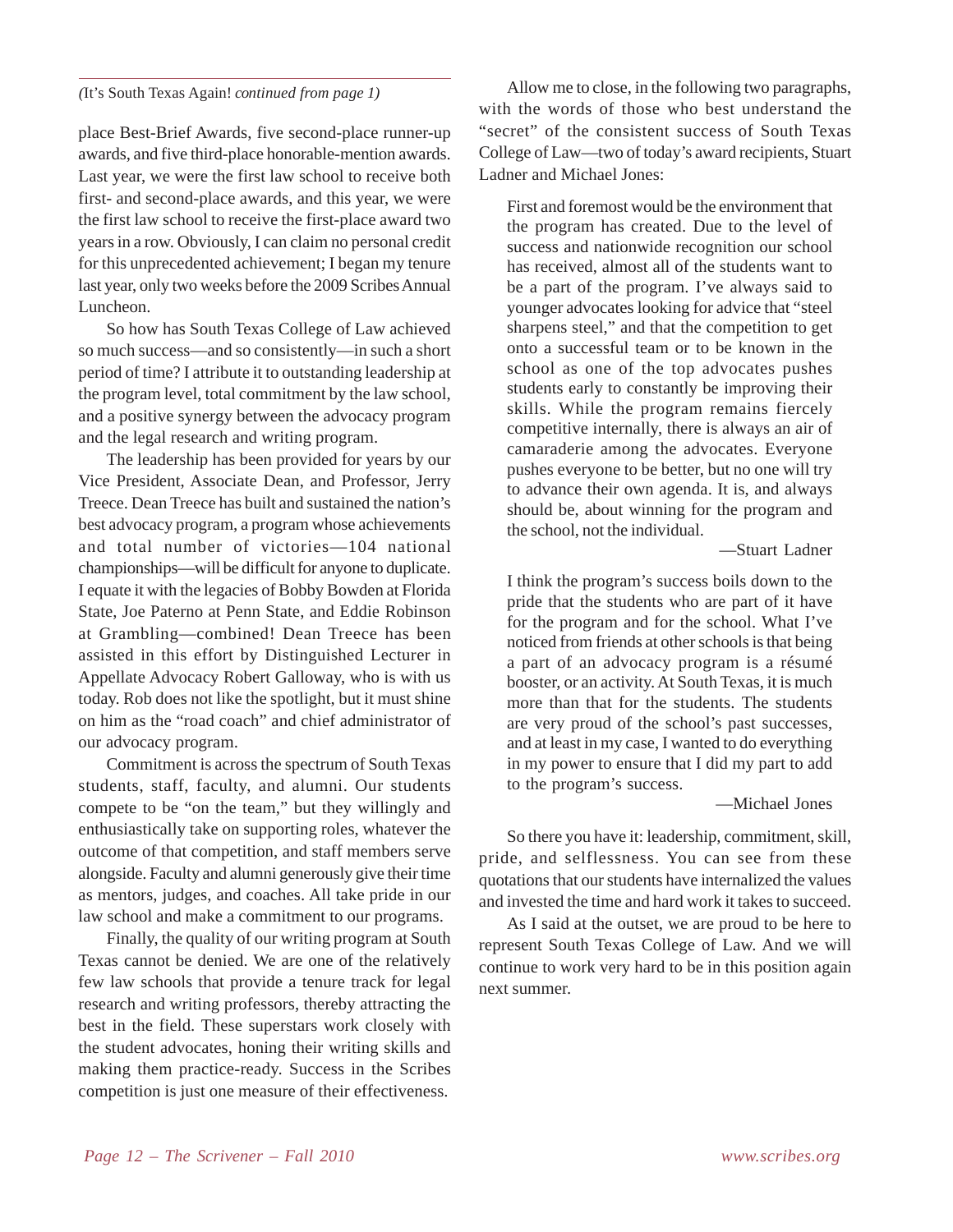## **Institutional Members**

University of Akron, C. Blake McDowell Law Center Akron, Ohio (since 2004) Alaska Appellate Courts Anchorage, Alaska (since 2005) University of Arkansas at Little Rock, William H. Bowen School of Law Little Rock, Arkansas (since 2007) Barry University, Dwayne O. Andreas School of Law Orlando, Florida (since 2002) California Western School of Law San Diego, California (since 1996) The Catholic University of America, Columbus School of Law Washington, D.C. (since 2007) Chapman University School of Law Orange, California (since 2002) Charlotte School of Law Charlotte, North Carolina (since 2008) Chicago-Kent College of Law Illinois Institute of Technology Chicago, Illinois (since 2006) Commonwealth Court of Pennsylvania Harrisburg, Pennsylvania (since 2005) Duke University School of Law Durham, North Carolina (since 2008) Florida Coastal School of Law Jacksonville, Florida (since 2002) Golden Gate University San Francisco, California (since 2006) Hofstra University School of Law Hempstead, New York (since 2007) University of Houston Law Center Houston, Texas (since 2002) The John Marshall Law School Chicago, Illinois (since 2004) University of La Verne College of Law Ontario, California (since 2003) Lewis & Clark Law School Portland, Oregon (since 2004) Mercer University School of Law Macon, Georgia (since 2009) University of Missouri-Columbia School of Law Columbia, Missouri (since 2008)

University of Nevada, Las Vegas, William S. Boyd School of Law Las Vegas, Nevada (since 2006) Northern Kentucky University College of Law, Salmon P. Chase College of Law Highland Heights, Kentucky (since 2002) Ohio Court of Appeals, First District Cincinnati, Ohio (since 2007) Oklahoma City University School of Law Oklahoma City, Oklahoma (since 2004) The University of Oklahoma Law Center Norman, Oklahoma (since 2006) Pace University School of Law White Plains, New York (since 2007) Saint Louis University School of Law St. Louis, Missouri (since 1990) Seattle University School of Law Seattle, Washington (since 2001) South Texas College of Law Houston, Texas (since 2006) Southwestern Law School Los Angeles, California (since 1990) Stetson University College of Law St. Petersburg, Florida (since 1990) Suffolk University Law School Boston, Massachusetts (since 2009) Supreme Court of Texas Austin, Texas (since 2006) Syracuse University College of Law Syracuse, New York (since 2004) The University of Texas School of Law Austin, Texas (since 1991) Texas Wesleyan University School of Law Fort Worth, Texas (since 2007) Thomas M. Cooley Law School Lansing, Michigan (since 1991) Thomson West Rochester, New York (since 2007) United States Court of Appeals for the Armed Forces Washington, D.C. (since 2005) Valparaiso University School of Law Valparaiso, Indiana (since 2008) Washburn University School of Law Topeka, Kansas (since 2001) Western New England College School of Law Springfield, Massachusetts (since 2000) William Mitchell College of Law St. Paul, Minnesota (since 2001)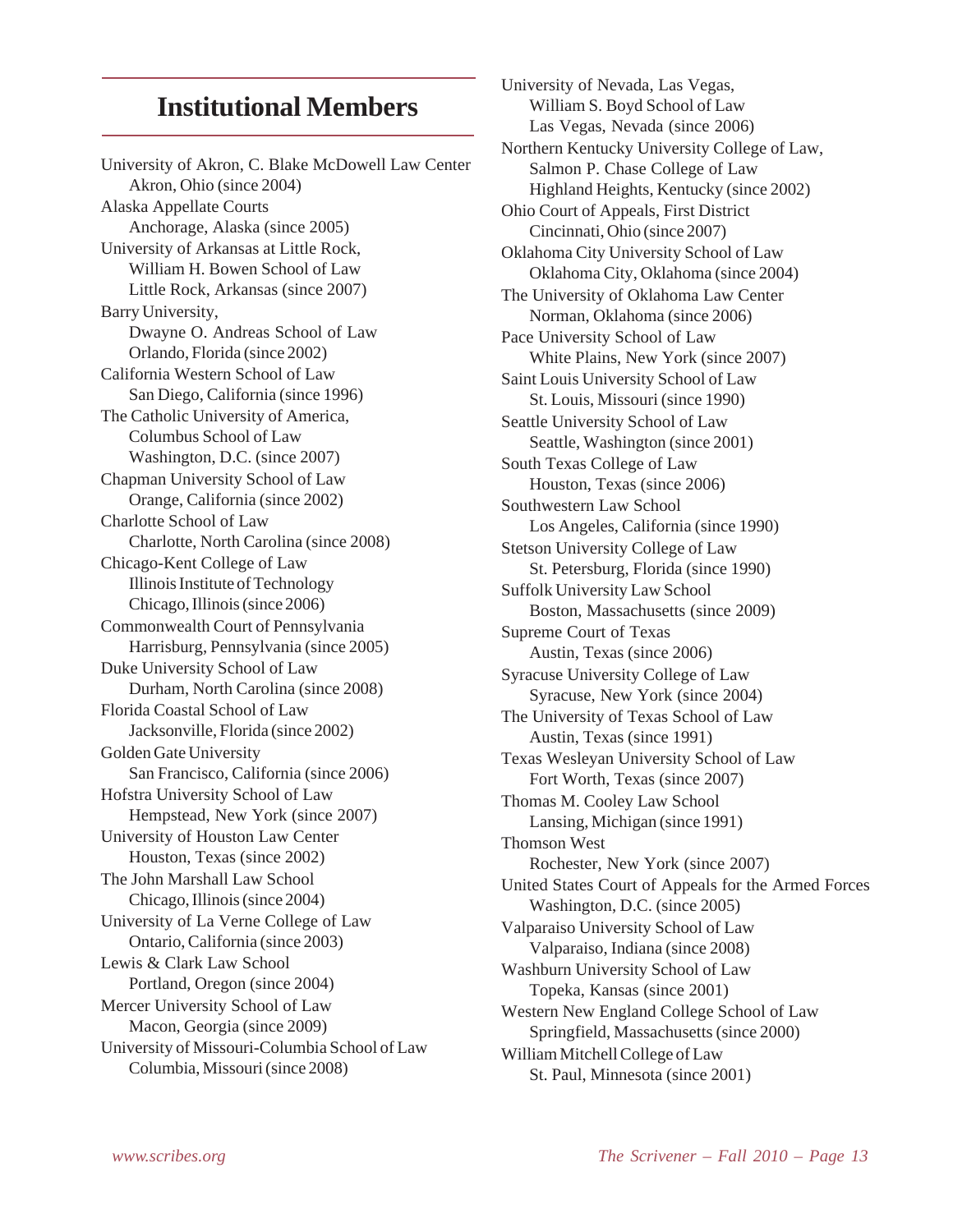## **Scribes Board Members 2010–2011**

## **President–Steven R. Smith**

California Western School of Law 225 Cedar Street San Diego, California 92101-3090 (619) 525-1405 ssmith@cwsl.edu

### **Vice President–Darby Dickerson**

Stetson University College of Law 1401 61st Street, South Gulfport, Florida 33707 (727) 562-7816 darby@law.stetson.edu

### **Secretary–John R. Wierzbicki**

Thomson West 50 Broad Street, East Rochester, New York 14694 (585) 258-3751 john.wierzbicki@thomson.com

### **Treasurer–Hon. Michael B. Hyman**

50 West Washington Street Chambers 415 Chicago, Illinois 60602 (312) 603-7582 hymikeb@aol.com

## **Executive Director–Norman E. Plate**

Thomas M. Cooley Law School P.O. Box 13038 300 South Capitol Avenue Lansing, Michigan 48901 (517) 371-5140 platen@cooley.edu

### *Journal* **Editor–Joe Kimble**

Thomas M. Cooley Law School P.O. Box 13038 300 South Capitol Avenue Lansing, Michigan 48901 (517) 371-5140 kimblej@cooley.edu

## **Past President–Stuart Shiffman**

45 Golf Road Springfield, Illinois 62704 (217) 546-3710 msshiffman74@sbcglobal.net

## **2009–2012 Beth D. Cohen**

Western New England College School of Law 1215 Wilbraham Road Springfield, Massachusetts 01119 (413) 782-1622 bcohen@law.wnec.edu

#### **2009–2012 Charles Dewey Cole, Jr.**

Newman Myers Kreines Gross Harris, P.C. 14 Wall Street New York, New York 10005-2101 (212) 619-4350 dcole@nmkgh.com

### **2010–2013 Bryan A. Garner**

LawProse, Inc. 14180 Dallas Parkway, Suite 280 Dallas, Texas 75254 (214) 691-8588 bglawprose@yahoo.com

## **2008–2011 Hon. Lee H. Rosenthal**

United States District Court 11535 Bob Casey U.S. Courthouse 515 Rusk Avenue Houston, Texas 77002-2600 (713) 250-5980 lee\_rosenthal@txs.uscourts.gov

### **2008–2011 William Snipes**

Sullivan & Cromwell LLP 125 Broad Street New York, New York 10004 (212) 558-4000 snipesw@sullcrom.com

### **2010–2013 Frank Wagner**

2551 Ogden Street Falls Church, Virginia 22042 (703) 698-6860 frawqn1@aol.com

### **2010–2011 Mark Wojcik**

The John Marshall Law School 315 South Plymouth Court Chicago, Illinois 60604 (312) 987-2391 intlawprof@gmail.com

### **2009–2012 Christopher G. Wren**

Wisconsin Department of Justice P.O. Box 7857 Madison, Wisconsin 53707-7857 (608) 266-7081 wrencg@doj.state.wi.us

### **2010–2013 Richard Wydick**

University of California, Davis School of Law Davis, California 95616 (530) 752-2899 rcwydick@ucdavis.edu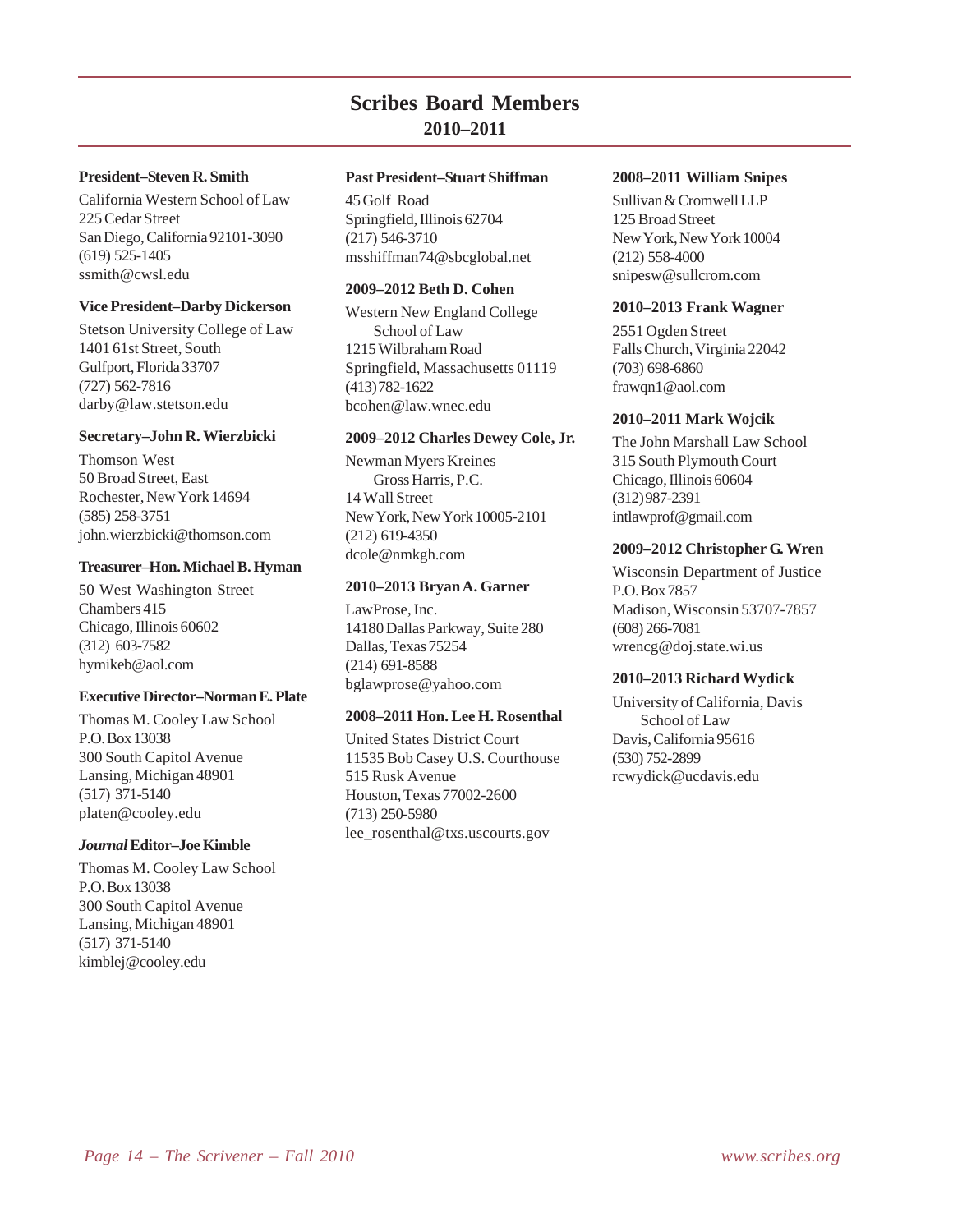# *An Invitation to Membership in*

# **Scribes — The American Society of Legal Writers**

Any member of the legal profession is eligible to join Scribes. You may join as a regular member if you have published or if you have edited a legal journal. Otherwise, you may join as an associate member. The dues are the same, and associate members receive essentially the same benefits as regular members.

## *Please print or type:*

| <b>Your Name</b>                                                                                                                                                    | <b>Your E-mail Address</b>                                                                                                                |
|---------------------------------------------------------------------------------------------------------------------------------------------------------------------|-------------------------------------------------------------------------------------------------------------------------------------------|
| <b>Your Preferred Mailing Address</b>                                                                                                                               |                                                                                                                                           |
|                                                                                                                                                                     |                                                                                                                                           |
| <b>Your Phone Number</b>                                                                                                                                            | <b>Your Fax Number</b>                                                                                                                    |
| If you are joining as a regular member, please cite:<br>(1) a book you have published on a legal subject,<br>(2) two articles you have published on legal subjects, | (3) a legal publication for which you were an editor, or<br>(4) two decisions you published as a judge or administrative-hearing officer. |
| Please select your membership category:                                                                                                                             |                                                                                                                                           |
| Regular Member; Annual Dues = $$65$                                                                                                                                 | Sustaining Member; Annual Dues = $$100$                                                                                                   |
| Associate Member; Annual Dues = $$65$                                                                                                                               | Life Member; Dues = $$1,000$<br>(a one-time payment, or four payments of \$250)                                                           |
|                                                                                                                                                                     | Please complete this form and send it, along with a check made payable to "Scribes," to:                                                  |
|                                                                                                                                                                     | Norman E. Plate<br>Scribes Executive Director<br>Thomas M. Cooley Law School<br>P.O. Box 13038                                            |

Lansing, Michigan 48901 platen@cooley.edu

*www.scribes.org The Scrivener – Fall 2010 – Page 15*